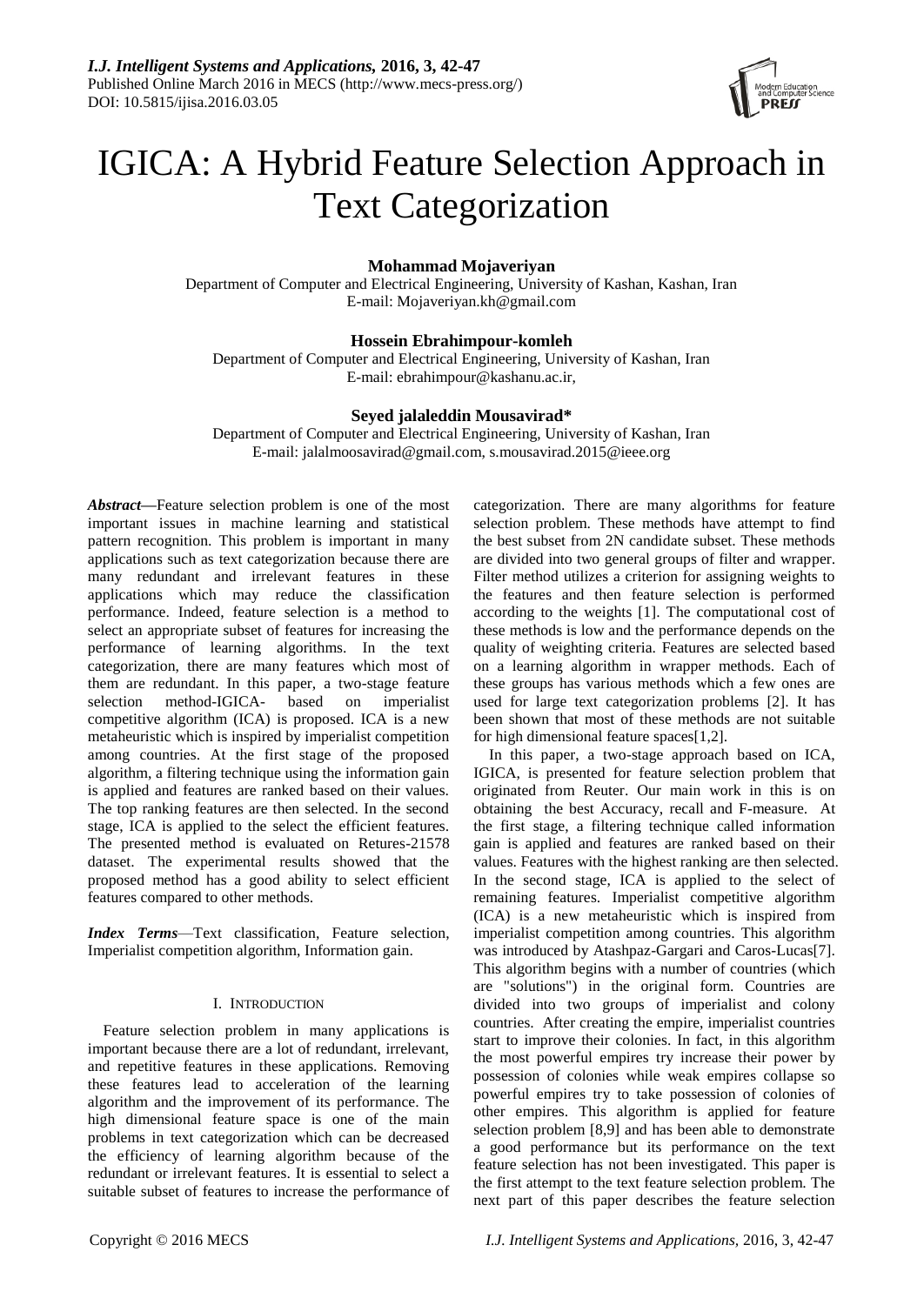problem and the next part describes the proposed method. Finally, the experimental results and conclusion are considered.

## II. RELATED WORK

Feature selection is process which in that a subset of the features based on criteria are selected. By now, lots of achievements after first paper in the case of feature selection have been obtained. Feature selection in various fields, in order to forecast, classification, clustering and reduced the size of data.

Several methods have been presented to select features in the text categorization. Yang and Pedersen [2] compared several different feature selection algorithms including document frequency, information gain, mutual information, chi-square, and the power of words. The results showed that information gain and chi-square criteria are effective to select a subset of features without reducing of classification accuracy. In another work, Chen et al. [3] are evaluated two different criteria for feature selection on text dataset, multi-class odds ratio and class discriminating measure. Results showed that these two measures produce more valuable results. George comparison of twelve feature selection methods( for example information gain, chi, odds Ratio, probability Ratio, Document Frequency, ect) evaluated on a dataset REUTERS, TEREC, OHSUMED, ect and he present a new feature selection method named 'Bi-Normal Separation'[4]. Tehseen and et al in[5] evaluation of feature selection( information gain, chi and symmetrical uncertain) for Urdu text classification and they are using six classification algorithm (na we bays, k-nearest neighbor, support vector machines, polynomial and radial basis kernels and decision tree).

Metaheuristic approaches such as ant colony, genetic algorithm, and particle swarm optimization have been developed for different optimization problems. These algorithms have attracted a lot of attention in text feature selection in recent years. Fardin Ahmadizar et. al [6] developed a two-phase feature selection strategy.In the first phase, a number of features are removed based on the fuzzy entropy and in the second phase, the remaining features are limited using the ant algorithm. Aghdam et al[7] is used the ant colony algorithm to select the appropriate features. In another work, Harun[8] proposed a two-stage feature selection method for text categorization by using information gain, principal component analysis(PCA) and genetic algorithm. PCA is the technique used to produce the lower-dimensional the original dataset. In the first phase, a number of features are removed based on the information gain and in the second phase, the remaining features are limited using the genetic algorithm. They have used to evaluate the effectiveness of their purposed model, experiments are conducted using the k-nearest neighbor and C4.5 decision tree algorithm and they have used on Reuters-21,578 and Classic3 datasets collection for text categorization.

### III. FEATURE SELECTION

Critical problems in text categorization is the high dimensional feature space. In fact, the speed and accuracy of categorization is reduced when there are many redundant and irrelevant features. Feature selection can be considered as an effective tool to identify irrelevant and redundant features [9,12]. Feature selection problem in text categorization is an important issue because it will help to eliminate redundant features with little information and to improve the categorization performance.

Feature selection methods are divided into two general groups: 1-filter 2-wrapper. In the filter method, unlike the wrappers, feature selection is independent of learning algorithm. In other words, there is no feedback from the learning algorithm in the filter methods. First, a validation rank is calculated for every feature in filter methods, and features with the lowest validation rank are then removed from the feature set. Wrapper methods use a learning algorithm to evaluate the feature set. Thus the features are selected based on their effect on the accuracy improvement.

## IV. THE PROPOSED FEATURE SELECTION ALGORITHM

A two-stage feature selection method is presented in this paper for text categorization. In the first phase, redundant and irrelevant features are omitted using information gain method (which is a filter strategy) and the remaining features are transferred into the second phase. In the first stage, features are independently considered. In the next stage, ICA algorithm is used. Indeed, in this stage, dependencies between features is also examined. Finally, the nearest neighbor algorithm is applied for categorization.



Fig.1. Steps in the proposed model for text classification using feature selection.

## *A. Information Gain*

Information gain (IG) is successively used in machine learning methods as the criterion of feature quality. It is defined as follows: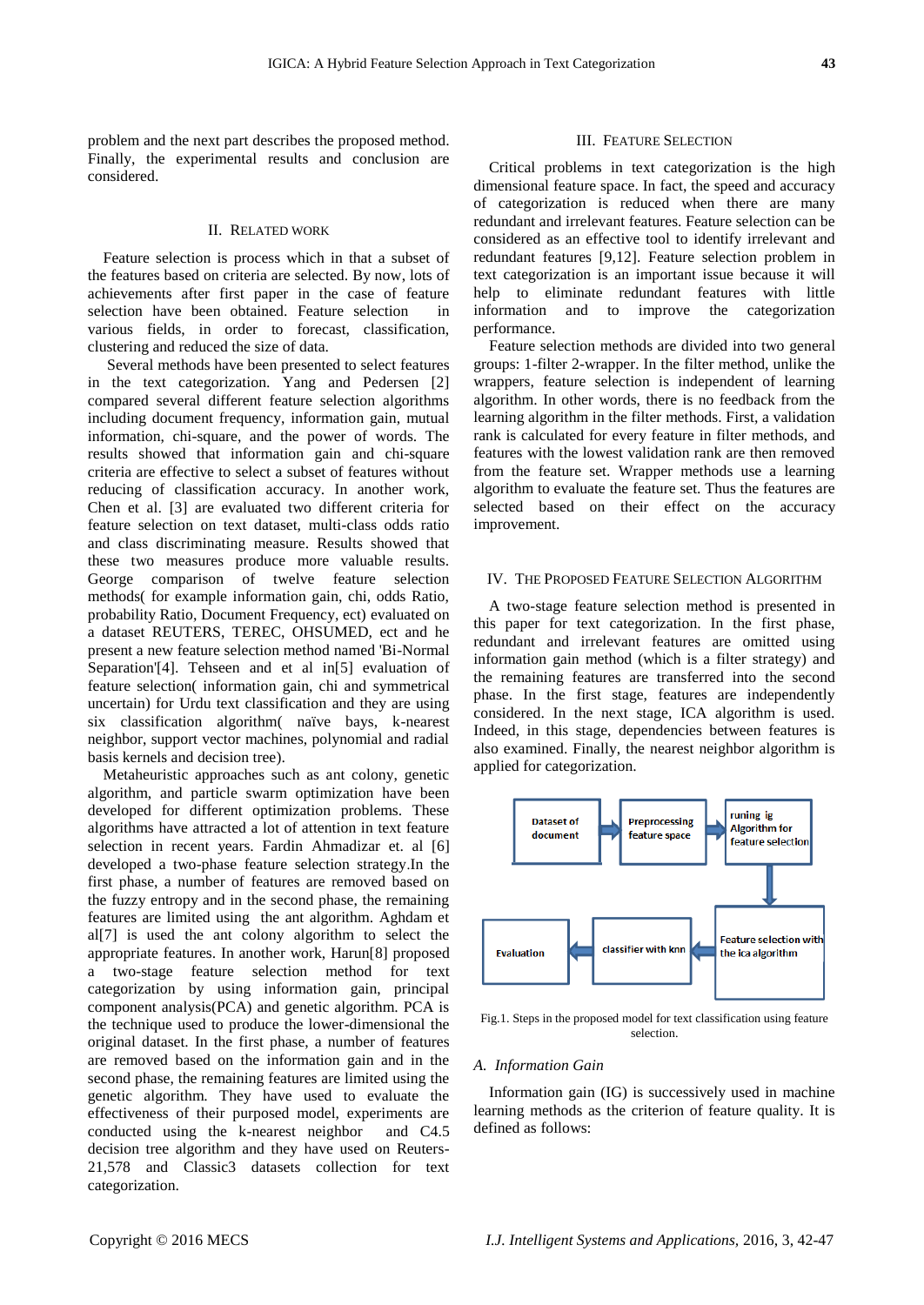$$
G(t) = -\frac{m}{\sum_{i=1}^{m} p_r (c_i) \log p_r (c_i)} + p_r (t) \frac{m}{\sum_{i=1}^{m} p_r (c_i | t) \log p_r (c_i | t)} + p_r (\bar{t}) \frac{m}{\sum_{i=1}^{m} p_r (c_i | \bar{t}) \log p_r (c_i | \bar{t})}.
$$
 (1)

Where pr(ci|t) is the probability value which in a document x of the training set the feature t appears and the document x belongs to the class c. Also  $p(c|\bar{t})$  shows the probability value that in a document x of the training set the feature t does not appears and the document x belongs to the class c. values of  $p(\bar{t})$ ,  $p(t)$ ,  $p(c)$  show no occurrence of feature, probability of occurrence of feature, and the probability of occurrence of class in document x, respectively.

In the first stage, for each word t in each class c, this value is calculated and finally the maximum of these values is considered as the information gain of a word. Then their highest is selected as the best features in the first stage.

## *B. Imperialist Competitive Algorithm*

Imperialist competitive algorithm (ICA) is a new metaheuristic that has been recently introduced for solving different optimization problems. This method is inspired by imperialist competitive among countries [7]. Colonization is a historical inevitable phenomenon in which some powerful countries (military and economic power) have colonized some weaker countries in order to obtain their resources. This method like other evolutionary algorithms, begins with a primary random population called country which are the problem solutions. Countries are then divided into two groups: imperialist and colony countries of which a number of countries with the best criteria (such as best accuracy in categorization) are selected as the imperialists and the others are selected as the colonies of these imperialists. Running this algorithm will simulate a kind of competition between imperialists.

Similar other evolutionary algorithms, this algorithm starts by generating a set of candidate random solutions. The generated random points are called the country. Countries in this algorithm are such as chromosomes in genetic algorithm and particles in particle swarm optimization. In the IGICA, a country is a  $1 \times N$  binary array. When value of a feature is 1, then the feature is selected and but if it is 0, the feature is not selected. Figure1 represents a typical country.



Fig.2. A subset of features in the IGICA (country)

The cost value of a country is determined by classification accuracy. Many classifiers can be used to compute the classification accuracy such as KNN, decision tree and support sector machine.We used KNN

classifier to obtain the cost function because KNN is simple and quick. Classification accuracy is defined as follows:

$$
cost_{\text{function}} = \frac{Number\ of\ correctly\ classified\ samples}{Total\ Number\ of\ samples}
$$
 (2)

Then for example 10 percent of countries which their cost function is higher than the rest of the countries are selected to be the imperialist states and the rest of them form the colonies of these imperialists. Then Imperialist competition algorithm is performed and an empire is collapse if it lose all colonies. In this competition, all empires try to take ownership of colonies of other empires. Figure 2 shows a modeled imperialist competition.



Fig.3. Imperialist competition [9].

Two main operators of this algorithm are assimilation and revolution. These operators are described as follows:

#### 1- Assimilation

After the initial organization of the empires, colonies in each imperialist get closer to the related imperialist country. This displacement is a simple model of assimilation policy. Since the feature selection problem is discrete, in the current research, a new assimilation [11] is used which is suitable for discrete problems. It is presented as follows

For colonies and each imperialist:

- 1) Create a randomly binary array to each imperialist and their colonies
- 2) Copy the cells from the imperialist corresponding to the location of the 1s in the binary array to the same positions in the colonies.

# 2- Revolution

Revolution brings about sudden random changes in the position of some countries in the search space. This policy is similar to mutation process in genetic algorithm (GA). The revolution increases the exploration of the algorithm and prevents the early convergence. In ICA, the revolution rate defines the percentage of colonies in each empire that undergoes the revolution process. In each iteration, for every colony, a random number which is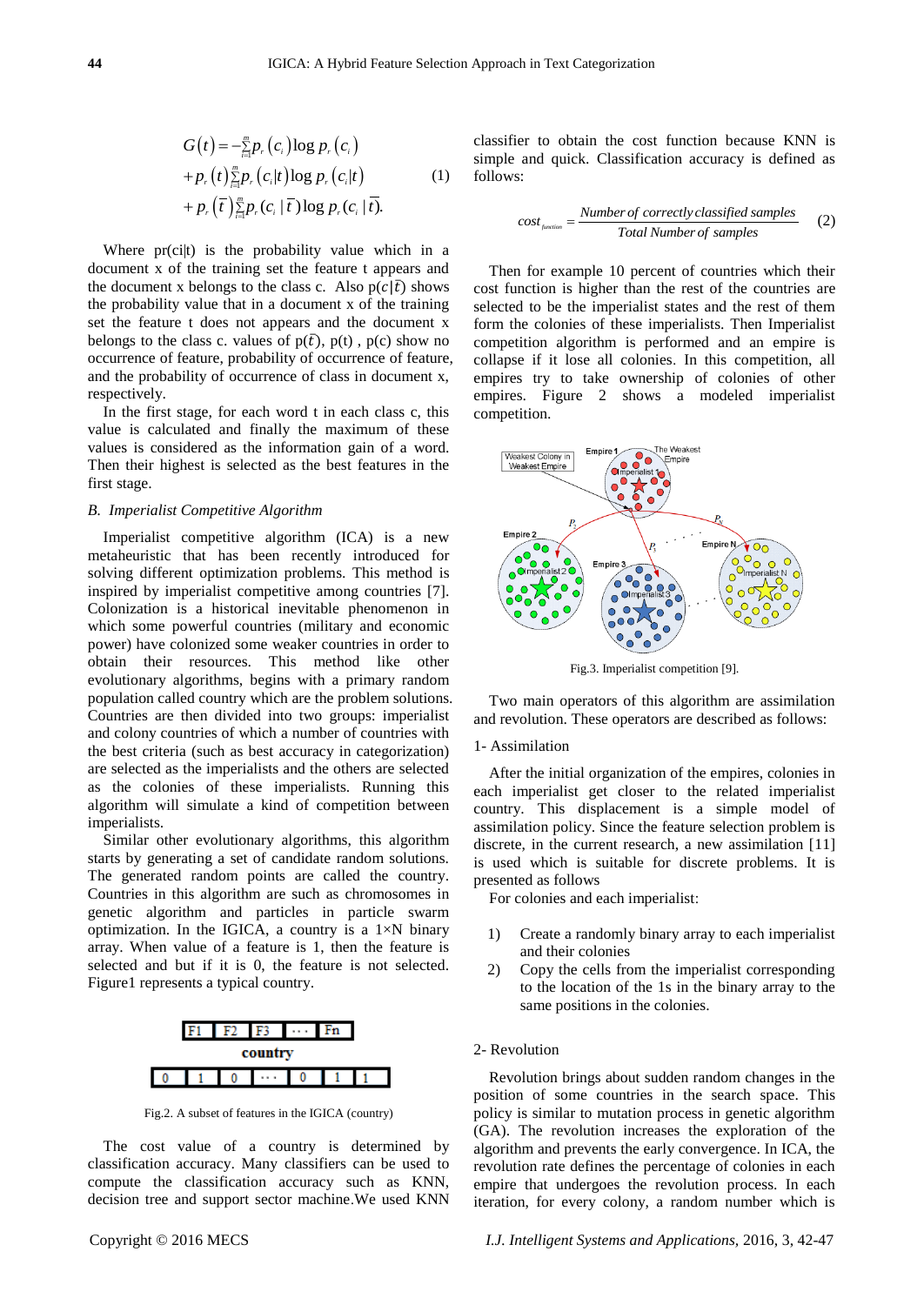varying between 0 and 1 is generated. Then, this value is compared with the probability of revolution rate. If random number is lower than probability revolution rate, the revolution is performed. The new colony will replace with previous colony while its cost is improved [11].

It is clear that the power of an empire depends on both the power of the imperialist country and the power of its colonies. Moreover, the power of imperialist has greater impact on the total power of an empire while colonies power has lower effect. This is modeled by defining the total cost of an empire:

$$
T_{Cn} = cost \{imperialistn\} C
$$
  
+ $\xi$  mean {cost (colories of empiren)} (3)

where TCn is the total cost of the nth empire and  $\xi$  is a positive number which is weighted to be less than 1.

Based on their total power, in this competition, each of empires will have a probability of taking ownership of the said colonies. In other words, these colonies will not be attracted by the strongest empires, but these empires will be more probably to own them. When an empire miss all of its colonies, it is supposed to be crumbled. After a while, all the empires will crumble and all the colonies will be under the control of this unique empire. In this ideal model, all colonies have the same position and same costs and they are controlled by an imperialist, which means the algorithm converges to the best solution.

The above steps of imperialist competition based feature selection can be summarized as the below pseudo code:

- 1) Generate some random binary array in the search space and create initial empires.
- 2) Assimilation: Colonies move towards their relevant imperialist states.
- 3) Revolution: Random changes occur in the characteristics of some countries.
- 4) Position exchange between a colony and imperialist. A colony with a better position than the imperialist has the more chances to take the control of empire by replacing the existing imperialist.
- 5) Imperialist competition: All imperialists compete to take owner ship of colonies of each other.
- 6) Eliminate the powerless empires. Weak empires lose their power gradually and they will finally be eliminated.
- 7) If the stop condition is satisfied, stop, if not go to 2.

#### V. EXPERIMENTAL RESULTS AND ANALYSIS

In this section, first the used dataset is described. Then, the feature extraction method in text categorization is introduced. Finally, the computational results of the proposed method for feature selection is presented.

## *A. The used Dataset*

There are many standard datasets to text categorization

such as reuters-21578.We have applied the Reuters-21578 to evaluate the proposed method because of its popular. This dataset is belonged to the Reuters news in 1987 which includes 21578 textual documents in different groups. We have applied top six classes among 7285 documents which are divided in to two groups, 5228 documents for training set and 2057 documents for test set.

#### *B. Feature extraction*

In the feature extraction process, document (di) is as a vector that is represented the weight of a word in document j as follows:

$$
dj = \{W1j, W2j, \ldots, W|r|j\}
$$

In this formula , wij represents the weight of the ith word in the jth document.

Each term vector indicates the occurrence of a word in a document. These weights can be normalized by the tfidf function .This function shows a numerical value to present the importance of a word in a document[15].

## *C. Performance Evaluation*

In order to evaluate the text categorization, three measures precision, recall and the F-measure are usually used. The precision represents the categorization accuracy and recall is a measure of completeness. The higher level of these values is indicated better quality of categorization method. The calculations of precision and recall are mentioned in below:

$$
precision = \frac{fp}{tp + fp} \tag{4}
$$

$$
Recall = \frac{fp}{tp + fn} \tag{5}
$$

which TPi, FPi, FNi are true-positive, false positive and false negative. Therefore, precision is defined as the ratio of the documents that are classified correctly to the total documents, recall determines the ratio of the documents that are classified correctly to the test data. One other categorization measures is F-measure which is a combination of recall and precision measures [16] .It is balanced combination of precision and recall.

$$
F1 = \frac{2 \cdot \text{precision} \cdot \text{recall}}{\text{precision} + \text{recall}}
$$
 (6)

In the text categorization, there are two popular methods for calculating performance based on precision and recall. These two methods are called micro-averaging and macro-averaging. The significant difference between them is that the micro-averaging gives an equal value to the all documents so it is document- based while the macro-averaging gives an equal value to each class so it is classification-based.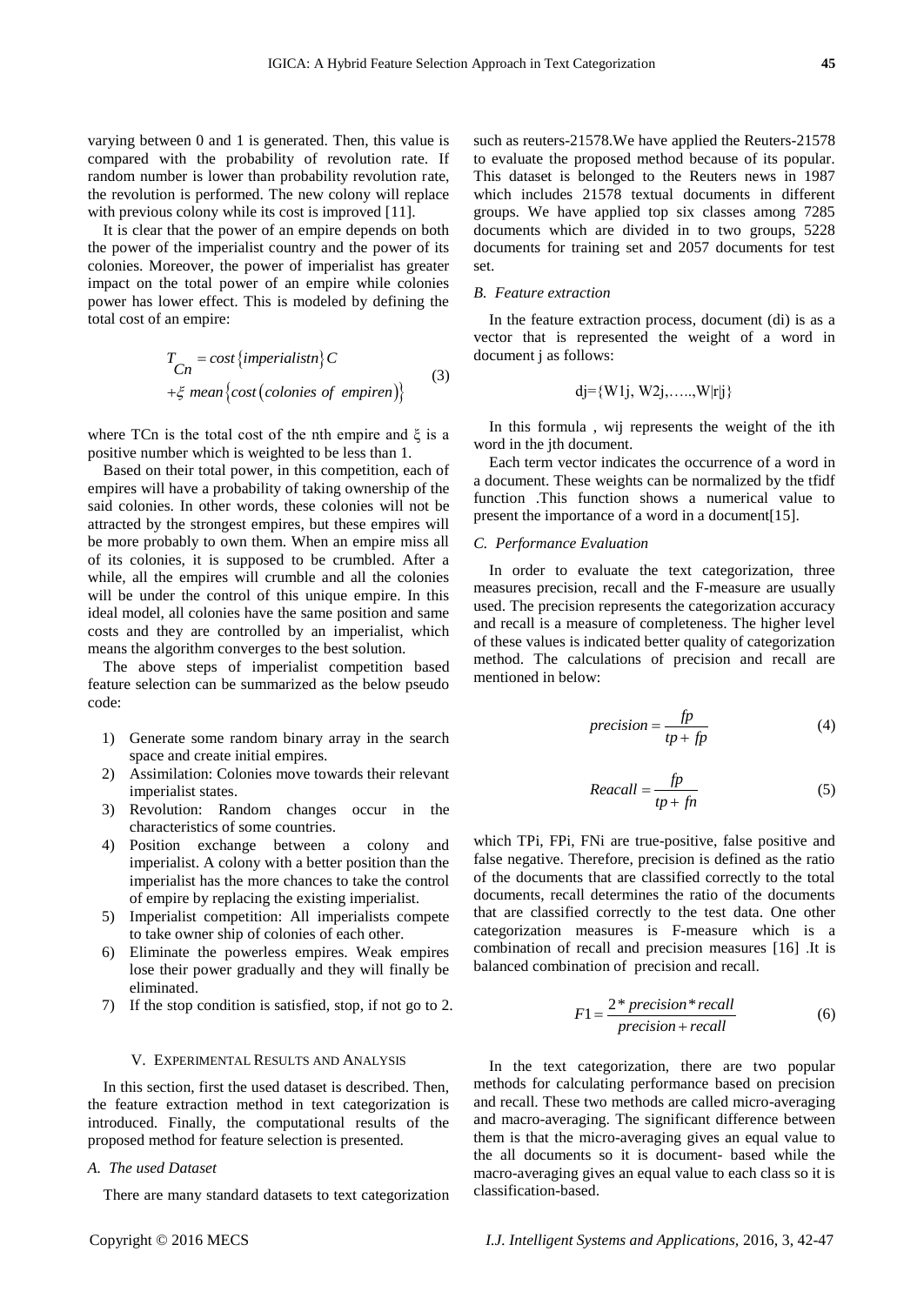The formulas 7 to10 show the micro and macro averaging on both the precision and the recall:

$$
precision_{\text{micro}} = \frac{\sum_{j=1}^{k} TPj}{\sum_{j=1}^{k} (TPj + FPj)}
$$
(7)

$$
recall_{\scriptscriptstyle micro} = \frac{\sum_{j=1}^{k} TPj}{\sum_{j=1}^{k} (TPj + FNj)}
$$
\n(8)

$$
precision_{macro} = \frac{\sum_{j=1}^{|c|} precision_j}{\sum_{i \in [c]} (9)}
$$

$$
recall_{_{macro}} = \frac{\sum_{i=1}^{|c|} \text{recall}_j}{\sum_{i \in [c]} \text{recall}_i}
$$
 (10)

#### *D. Evaluation of the Proposed Method*

In order to adjust the parameters of imperialist competition algorithm, several experiments have carried out in a trial and error manner. Best value of parameters is shown in table (1). Although, it is possible that the better parameters is achieved with more experiments.

Table 1. The Parameters Values Used For Selecting Features

| Parameter              | Value  |
|------------------------|--------|
| Society number         | 200    |
| Number of emperors     | 15     |
| Maximum of decades     | 200    |
| <b>Revolution rate</b> | 0.0001 |
| Zeta-value             | 0.001  |

To evaluate the results, at the first level M percent of extracted features are selected based on the information gain method (m is the percentage of features for example 5%, 7%, 12.5%, 15%). Then in the second stage of the algorithm, an ICA based feature selection method is used in order to select the efficient features from m features of the previous stage. The results of the information gain and the proposed algorithm is shown in table 2 and 3. As can be seen, feature selection with 15% features is presented the highest performance using information gain while the IGICA method is investigated it with 12% features.

Table 4 compares the proposed method with other algorithms. According to the results, the proposed method has a higher F-measure compared to the other methods.

Table 2.Classification with the Information Gain

| М   | Precision | Recall | F-measure | F1-micro |
|-----|-----------|--------|-----------|----------|
|     | 88.40     | 64.59  | 74.64     | 88.40    |
| 7.5 | 89.12     | 66.30  | 76.03     | 89.12    |
| 12  | 89.17     | 68.30  | 76.034    | 89.17    |
| 15  | 89.37     | 70.46  | 78.79     | 89.37    |

Table 3. Classification with the proposed method (M is the percentage of features in the first stage)

| М   | Precision | Recall | F-measure | F <sub>1</sub> -micro |
|-----|-----------|--------|-----------|-----------------------|
|     | 94.53     | 86.48  | 90.32     | 94.53                 |
| 7.5 | 94.84     | 86.74  | 90.60     | 94.84                 |
| 12  | 95.20     | 88.01  | 91.46     | 95.20                 |
| 15  | 94.94     | 87.25  | 90.932    | 94.94                 |

Table 4. Comparison of The existing method with the proposed method (M=5%)

| Method name            | Precision | Recall | F-measure |
|------------------------|-----------|--------|-----------|
| Information gain       | 84.72     | 65.13  | 73.64     |
| Mutual information     | 53.14     | 50.00  | 51.52     |
| The proposed<br>method | 94.53     | 86.48  | 90.32     |

The advantage of the proposed method is combination wrapper technique and filter technique. In fact, in the first stage, a filter method is applied. In this stage, some features are independently of other features are selected. In the second part of the proposed algorithm, a wrapper method to remove features are discussed.

## VI. CONCLUSION

In this article, a two-stage feature selection method, IGICA, was presented. The results showed that the proposed feature selection approach increases the efficiency of text categorization. In the first phase, information gain is applied to eliminate the redundant and irrelevant features and the remaining features will be transferred to the second stage. Imperialist competitive algorithm is used for feature selection. The main advantage of the proposed approach is combination of filter and wrapper methods. In order to classify the documents, k-nearest neighbor classifier is used. Results showed that the proposed approach can increase the efficiency of document categorization compared to the compared methods.

#### **REFERENCES**

- [1] Yang, Y. and Pedersen, J. A. (1997). "A comparative study on feature selection in text categorization." In Proceedings of 14th International Conference on Machine Learning (ICML-97), PP.412-420.
- [2] Y. Yang, and J. O. Pedersen, "A comparative study on feature selection in text categorization," In Proceedings of the 14th International Conference on Machine Learning, pp. 412-420,1997.
- [3] J. Chen, H. Huang, S. Tian, and Y. Qu, "Feature Selection for text classification with Naive Bayes," Expert SystAppl, vol. 36, pp. 5432-5435,2009.
- [4] Forman, George. "An extensive empirical study of feature selection metrics for text classification." The Journal of machine learning research 3 (2003): 1289-1305.
- [5] Zia, Tehseen, Qaiser Abbas, and Muhammad Pervez Akhtar. "Evaluation of Feature Selection Approaches for Urdu Text Categorization." (2015).
- [6] Ahmadizar, Fardin, Majid Hemmati, and Ahmad